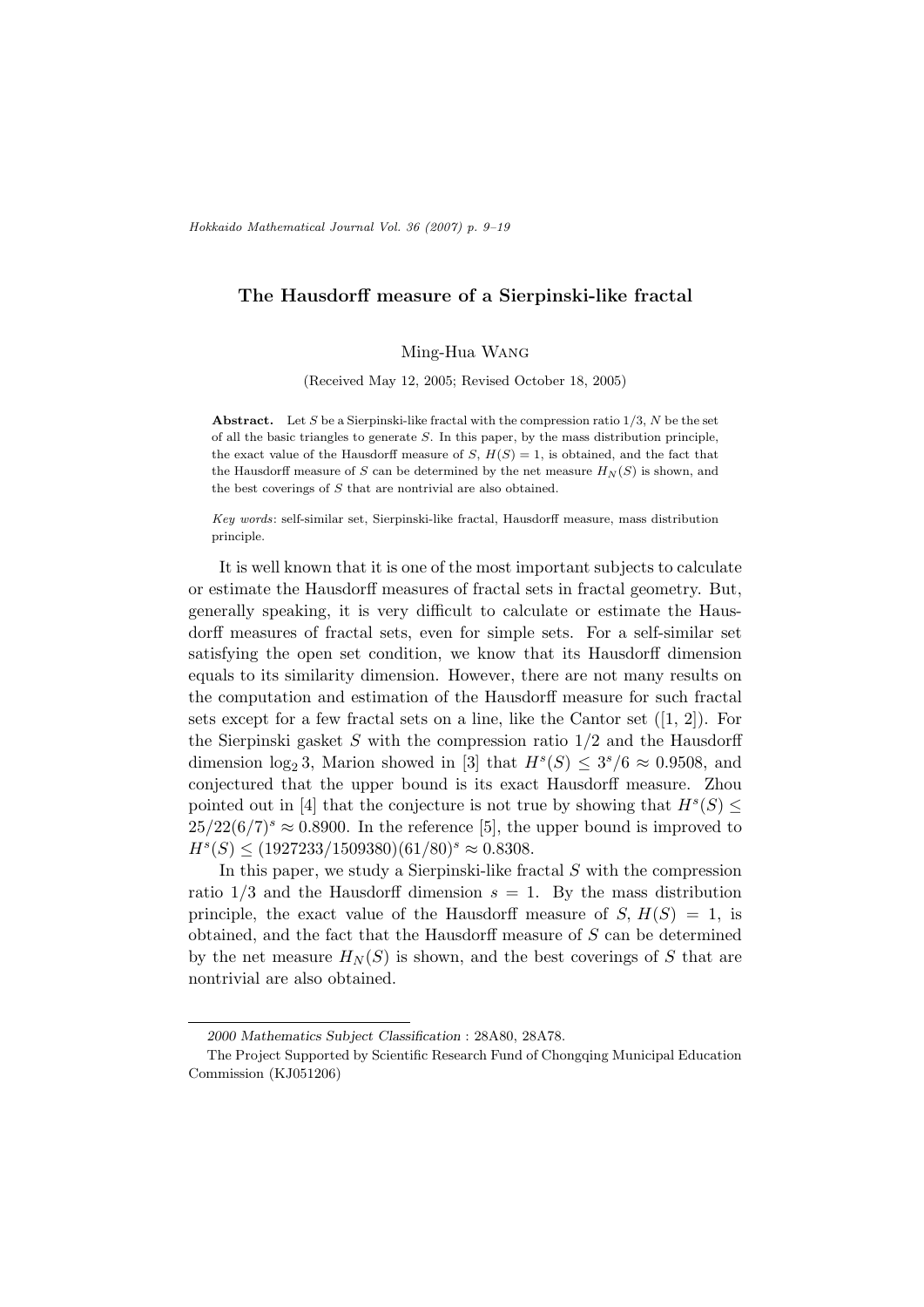#### 1. The generation of a Sierpinski-like fractal

The terminology and the basic definitions in this paper can be found in references [1-2]. The generation of the Sierpinski-like fractal can be described as follows.

Take  $S_0$  to be an equilateral triangle with side length 1 in the Euclidean plane  $R<sup>2</sup>$  and delete all but the three corner equilateral triangles with side length  $3^{-1}$  to obtain  $S_1$ . Continue in the way, replacing at the kth stage each equilateral triangle of  $S_{k-1}$  by three corner equilateral triangles of side length  $3^{-k}$  to get  $S_k$ . So we obtain  $S_k$   $(k = 1, 2, ...)$ :  $S_0 \supset S_1 \supset S_2 \supset \cdots \supset$  $S_k \supset \cdots$  (See Fig. 1).

Let  $S = \bigcap_{k=1}^{\infty}$  $\sum_{k=0}^{\infty} S_k$ . Since each  $S_k$   $(k = 1, 2, ...)$  is compact and nonempty,  $S$  is compact and non-empty. We call  $S$  a Sierpinski-like fractal.  $S$ can be considered as a self-similar set generated by three similitudes with the scale factor  $1/3$ . Since S satisfies the open set condition, the Hausdorff dimension of S equals to its similarity dimension  $s = -\lg 3/\lg(1/3) = 1$ .

For each  $k \geq 0$ ,  $S_k$  consists of  $3^k$  equilateral triangles with side length  $3^{-k}$ . Any one of such equilateral triangles is called the kth-stage basic triangle, and is denoted by  $\Delta_k$ . It is obvious that the diameter of  $\Delta_k$  equals to  $|\Delta_k| = 3^{-k}$ . We denote by  $N_k$  the class of the kth-stage basic triangles,  $N_k$  is a small  $N_k = \frac{1}{\infty} N_k$  the class of all the basic triangles. Obviously,  $N_k$  is a and  $N = \bigcup_{k=0}^{\infty} N_k$  the class of all the basic triangles. Obviously, N is a net for S, and any two basic triangles of N are either disjoint or else one is contained in the other.

Since the Hausdorff dimension of S is  $s = 1$ , in the sequel of this paper,  $H(S)$  will always denote the Hausdorff 1-dimensional measure of S, and  $H_N(S)$  the 1-dimensional net measure of S determined by the net N.



Fig. 1.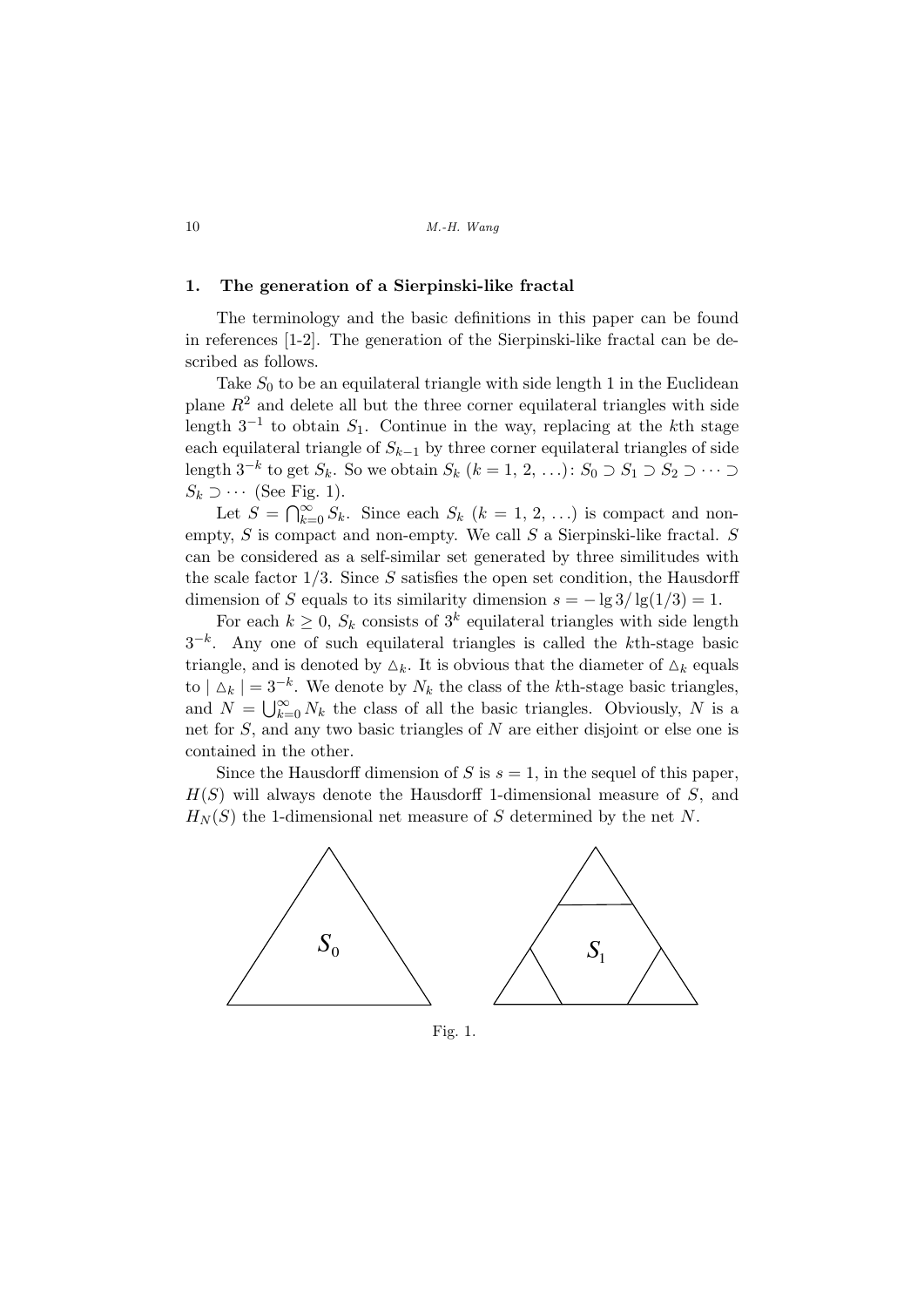#### 2. Some lemmas

**Lemma 1** Let  $\triangle ABC$  be an equilateral triangle with side length d, and U be an open set contained in  $\triangle ABC$  whose closure  $\overline{U}$  intersects with the three sides of  $\triangle ABC$ . Then the diameter of U satisfies  $|U| \ge d/2$ .

*Proof.* See Fig. 2. Suppose that the closure  $\overline{U}$  of U intersects with the three sides of  $\triangle ABC$  at D, E, F respectively. If  $\overline{U}$  intersects with any of the three sides of  $\triangle ABC$  at more than one point, we take any of such intersect points. Since U is open,  $|\overline{U}| = |U|$ . It is obvious that  $|\overline{U}| \ge$  $|\triangle DEF|$ , and the diameter  $|\triangle DEF|$  of  $\triangle DEF$  equals to the maximum among the three side lengths of  $\triangle DEF$ . We can see that among the three sides of  $\triangle DEF$  there is at least one of them which is not less than  $d/2$ . If not,  $|DE|$ ,  $|EF|$  and  $|DF|$  are all less than  $d/2$ . By the reference [6], for the area  $S_{DEF}$  of  $\triangle DEF$  we have

$$
S_{DEF} \le \frac{\sqrt{3}}{4} (|DE| \cdot |EF| \cdot |DF|)^{2/3} < \frac{\sqrt{3}}{4} \left(\frac{d^3}{8}\right)^{2/3} = \frac{\sqrt{3}}{16} d^2. \tag{1}
$$

On the other hand, let  $|AD| = a$ ,  $|BE| = b$ ,  $|CF| = c$ , We have

$$
S_{DEF} = S_{ABC} - S_{ADF} - S_{BED} - S_{CFE}
$$
  
=  $\frac{\sqrt{3}}{4}d^2 - \frac{\sqrt{3}}{4}[a(d-c) + b(d-a) + c(d-b)].$ 

Set  $f(a, b, c) = a(d-c) + b(d-a) + c(d-b)$ . It is easy to see that  $f(a, b, c)$ will achieve its maximum  $3/4d^2$  when  $a = b = c = d/2$ . Therefore,



Fig. 2.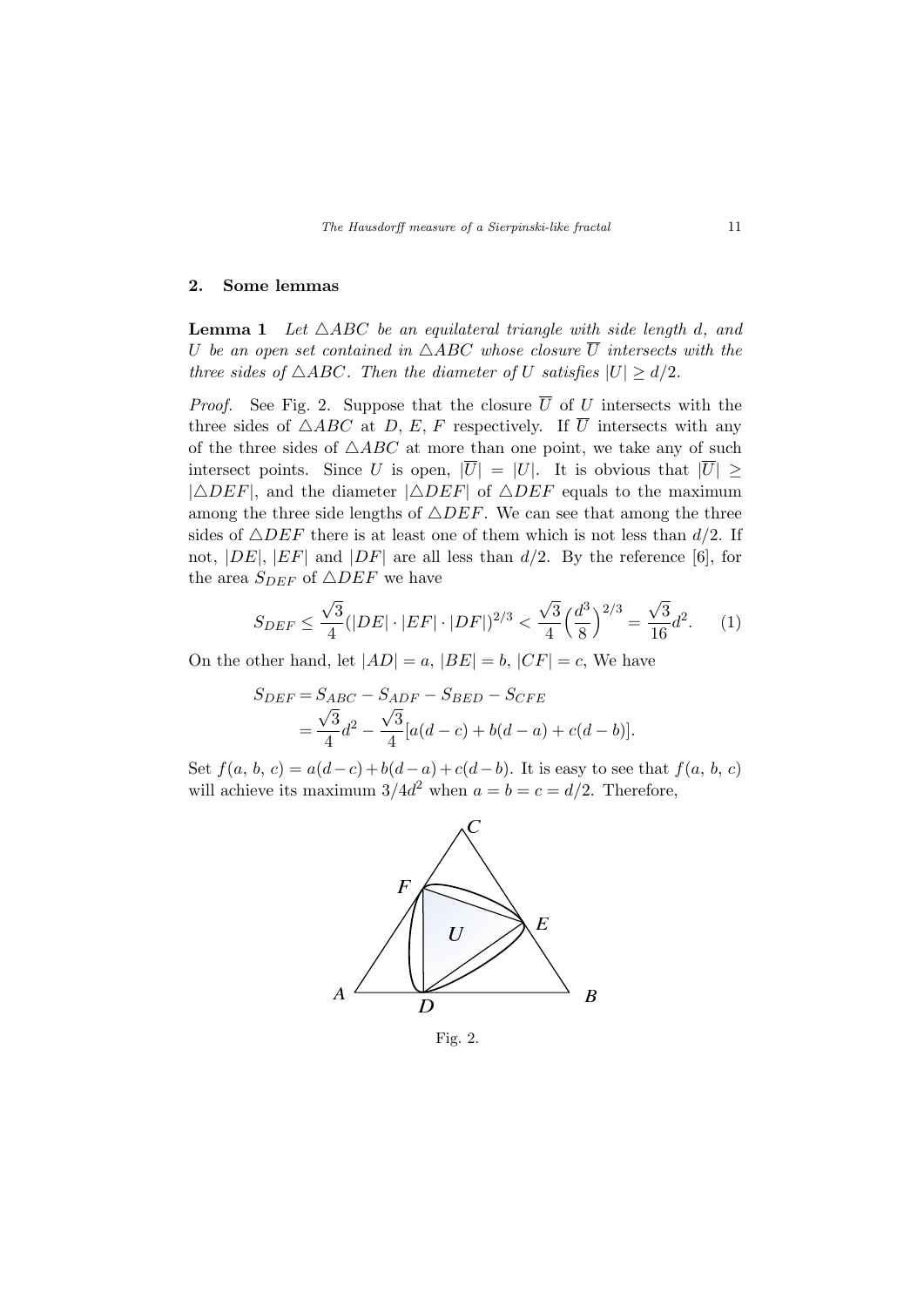$$
S_{DEF} \ge \frac{\sqrt{3}}{4}d^2 - \frac{\sqrt{3}}{4}\frac{3}{4}d^2 = \frac{\sqrt{3}}{16}d^2.
$$
 (2)

(2) is contrary to (1). So  $|\triangle DEF| \ge d/2$ , and hence  $|U| \ge d/2$ . This completes the proof of the Lemma.  $\Box$ 

## Lemma 2  $H(S) \leq 1$ .

Since S can be covered by  $3^k$  kth-stage basic triangles of length  $3^{-k}$ , by the definition of the Hausdorff measure, Lemma 2 holds obviously.

We define a distribution function  $\mu$  on  $R^2$  such that

$$
\mu(S_0) = 1, \quad \mu(\Delta_k) = |\Delta_k|^s = 3^{-k} \ (k \ge 0), \quad \mu(R^2 - S) = 0.
$$
 (3)

It is easy to see that the restriction of  $\mu$  on S is a mass distribution. By Proposition 1.7 in [1], the definition of  $\mu$  may be extended to all subsets of  $R^2$  so that  $\mu$  becomes a measure with support S. From the definition of  $\mu$ , the following lemma holds obviously.

**Lemma 3** Let  $\alpha = \{U_i\}$  be an arbitrary (countable) covering of S which consists of the basic triangles, and in which each of  $\alpha$  cannot contain completely the other. Then

$$
\mu\left(\bigcup_{U_i \in \alpha} U_i\right) = 1. \tag{4}
$$

That is

$$
\sum_{U_i \in \alpha} |U_i|^s = |S|^s = 1. \tag{5}
$$

**Corollary 1**  $H_N(S) = |S|^s = 1$ .

Proof. By the definition of the net measure, it is enough to prove the above equality for all coverings that consist of the basic triangles in which no one is contained in the other. By Lemma 3, it follows that Corollary 1  $\Box$ holds.  $\Box$ 

## 3. The Hausdorff measure of the Sierpinski-like fractal

**Theorem 1** Let U be any open subset of  $R^2$ , then

$$
\mu(U) \le |U|^s. \tag{6}
$$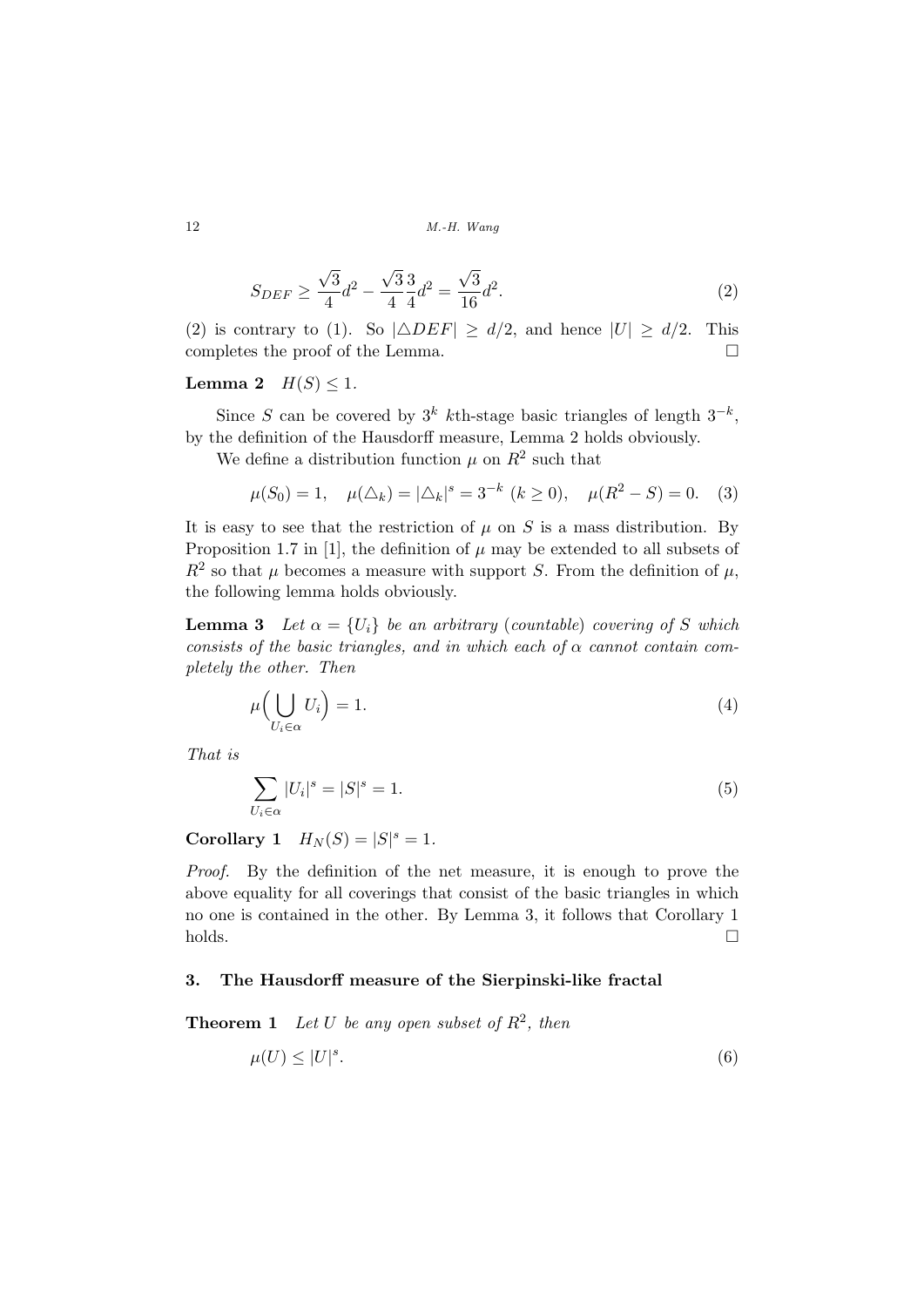*Proof.* By the definition of  $\mu$ , it is obvious that  $\mu(U) \leq 1$ . So the Theorem holds when  $|U| \geq 1$ . Next, let  $|U| < 1$ , then there exists an integer  $k \geq 0$ such that  $3^{-(k+1)} \leq |U| < 3^{-k}$ . It is easy to see that U can only intersect with one kth-stage basic triangle, denoted by  $\triangle$ , and cannot completely contain  $\triangle$ .

Since  $\triangle$  contains three  $(k+1)$ th-stage basic triangle, next we will prove the Theorem by three cases. For the convenience of the following discussion, we denote by  $\Delta_m^l$ ,  $\Delta_m^r$ ,  $\Delta_m^{\mu}$   $(m > k)$  the *mth*-stage basic triangle on the bottom left, the bottom right and the top in  $\triangle$ , respectively.

1. U intersects with one  $(k+1)$ th-stage basic triangle in  $\triangle$ . Then

$$
\mu(U) \le |\Delta_{k+1}|^s = 3^{-(k+1)}.
$$

 $\text{Since} |U| \geq 3^{-(k+1)}$ , (6) holds.

2. U intersects with two  $(k+1)$ th-stage basic triangles in  $\triangle$ . Let us say that U intersects with  $\triangle_{k+1}^l$ ,  $\triangle_{k+1}^r$  (See Fig. 3). Since U is an open set,  $|\overline{U}| = |U| < 3^{-k}$ , and hence  $\overline{U}$  and U cannot contain both the bottom left vertex A and the bottom right vertex B of  $\triangle$ .

**2.1.** If A and B are not contained in  $\overline{U}$ , then there exist positive integers n, m such that

 $U \cap \triangle_{k+n}^l \neq \emptyset, U \cap \triangle_{k+n+1}^l = \emptyset; U \cap \triangle_{k+m}^r \neq \emptyset, U \cap \triangle_{k+m+1}^r = \emptyset.$ 

**2.1.1.** Assume that  $n > 1$  and  $m \ge 1$ . It is easy to see that

$$
|U| \geq |\triangle| - |\triangle^l_{k+n}| - |\triangle^r_{k+m}| = (1 - 3^{-n} - 3^{-m})3^{-k}.
$$



Fig. 3.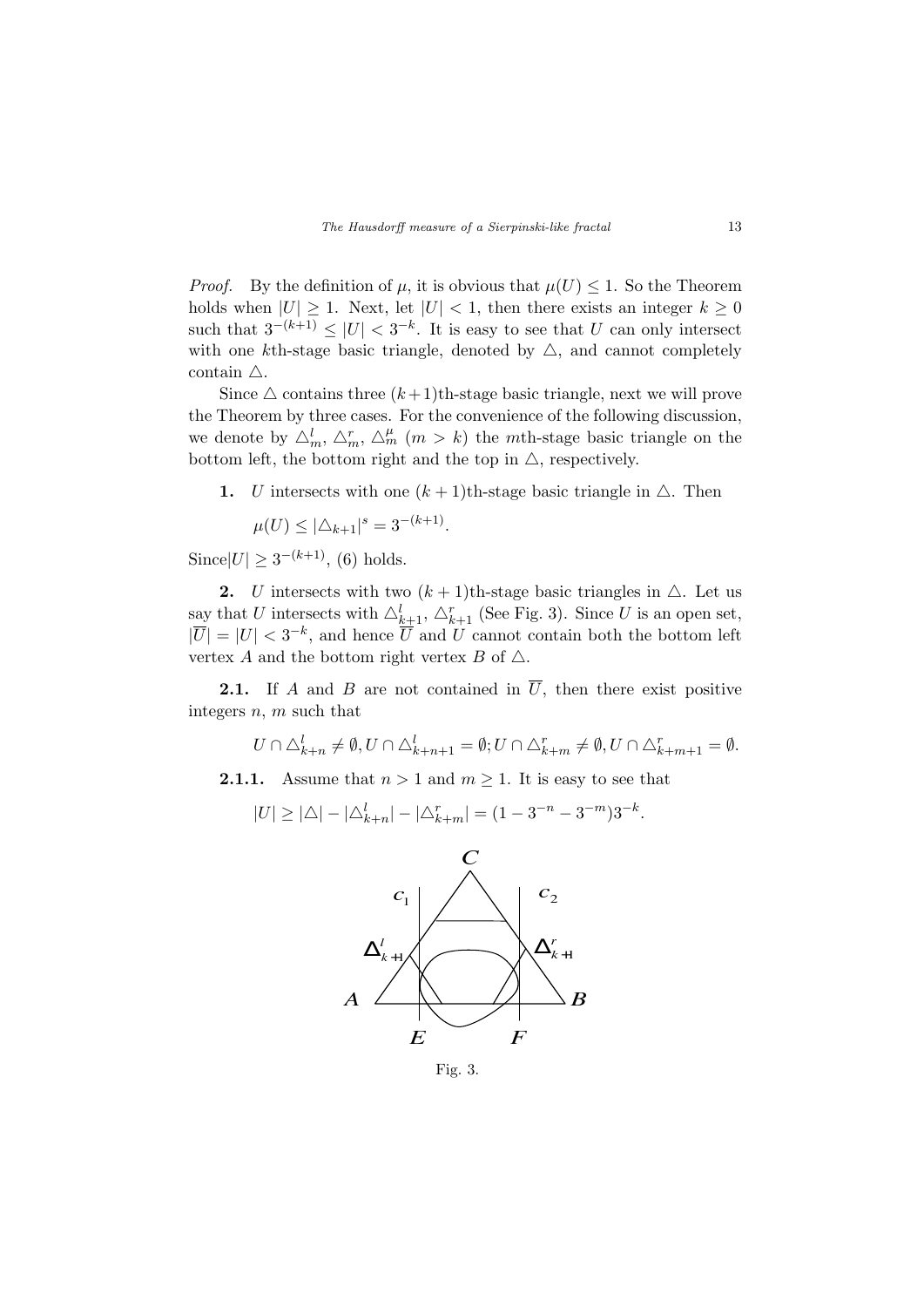Since  $\triangle_{k+1}^l$  contains  $3^n$   $(k+n+1)$ th-stage basic triangles, and  $\triangle_{k+1}^r$  contains  $3^m$   $(k + m + 1)$ th-stage basic triangles, it follows that

$$
\mu(U) \le (3^n - 1)|\Delta_{k+n+1}|^s + (3^m - 1)|\Delta_{k+m+1}|^s
$$
  
=  $\left(\frac{2}{3} - \frac{1}{3^{n+1}} - \frac{1}{3^{m+1}}\right)3^{-k}.$ 

Since  $n > 1$  and  $m \ge 1$ ,  $1 - 3^{-n} - 3^{-m} > 2/3 - 1/3^{n+1} - 1/3^{m+1}$ . So  $\mu(U) \leq |U|^s$ , that is, (6) holds.

**2.1.2.** Assume  $n = m = 1$ . Now draw two vertical lines  $c_1$  and  $c_2$  to the bottom side of  $\triangle$  such that they intersect with the boundary of U and U is located between them. Let the distance between  $c_1$  and the bottom right vertex E of  $\Delta_{k+1}^l$  be a, and the distance between  $c_2$  and the bottom left vertex F of  $\triangle_{k+1}^r$  be b (See Fig. 3), then  $|U| = (|\triangle| - |\triangle_{k+1}^l| - |\triangle_{k+1}^r|) +$  $a + b = (3^{-k} - 2 \cdot 3^{-(k+1)}) + a + b = 3^{-(k+1)} + a + b.$ If

$$
0 < a \le \frac{\left(3^{-(k+1)} - 3^{-(k+2)}\right)}{2} = 3^{-(k+2)},
$$
\n
$$
0 < b \le \frac{\left(3^{-(k+1)} - 3^{-(k+2)}\right)}{2} = 3^{-(k+2)},
$$

then  $|U| > 3^{-(k+1)}$ , and U only intersects with one  $\Delta_{k+2}$  in  $\Delta_{k+1}^l$  and  $\Delta_{k+1}^r$ , respectively. It follows that  $\mu(U) \leq 2|\Delta_{k+2}|^s = 2/93^{-k}$ . Since  $3^{-(k+1)} >$  $(2/9)3^{-k}$ , we know that (6) holds.

If  $0 < a \leq 3^{-(k+2)}$ ,  $b > 3^{-(k+2)}$ , then  $|U| > 3^{-(k+1)} + 3^{-(k+2)} = 4$ .  $3^{-(k+2)}$ , and U intersects with one  $\Delta_{k+2}$  in  $\Delta_{k+1}^l$  and with two  $\Delta_{k+2}$  in  $\Delta_{k+1}^r$ . It follows that  $\mu(U) \leq 3|\Delta_{k+2}|^s = 3^{-(k+1)}$ . Since  $4 \cdot 3^{-(k+2)} >$  $3^{-(k+1)}$ , we know that (6) holds.

If  $a > 3^{-(k+2)}$ ,  $b > 3^{-(k+2)}$ , then  $|U| > 3^{-(k+1)} + 2 \cdot 3^{-(k+2)} = 5 \cdot 3^{-(k+2)}$ , and U intersects with two  $\Delta_{k+2}$  in  $\Delta_{k+1}^l$  and  $\Delta_{k+1}^r$ , respectively. It follows that  $\mu(U) \le 4|\triangle_{k+2}|^s = 4 \cdot 3^{-(k+2)}$ . Since  $5 \cdot 3^{-(k+2)} > 4 \cdot 3^{-(k+2)}$ , we know that (6) holds.

**2.2.** If either A or B is contained in  $\overline{U}$ , let us say  $A \notin \overline{U}$ ,  $B \in \overline{U}$ , then there exists a positive integer  $n$  such that  $U$ The us say  $A \not\in$ <br> $\bigcap \triangle_{k+n}^l \neq \emptyset, U$  $\bigcap_{k+n+1} \bigcirc_{k+n+1} \emptyset$ . It is easy to see that  $|U| \ge |\triangle| - |\triangle_{k+n}^l| = (1 - 3^{-n})3^{-k}$ , and

$$
\mu(U) \le (3^n - 1)|\Delta_{k+n+1}|^s + |\Delta_{k+1}^r|^s = \left(\frac{2}{3} - \frac{1}{3^{n+1}}\right)3^{-k}.
$$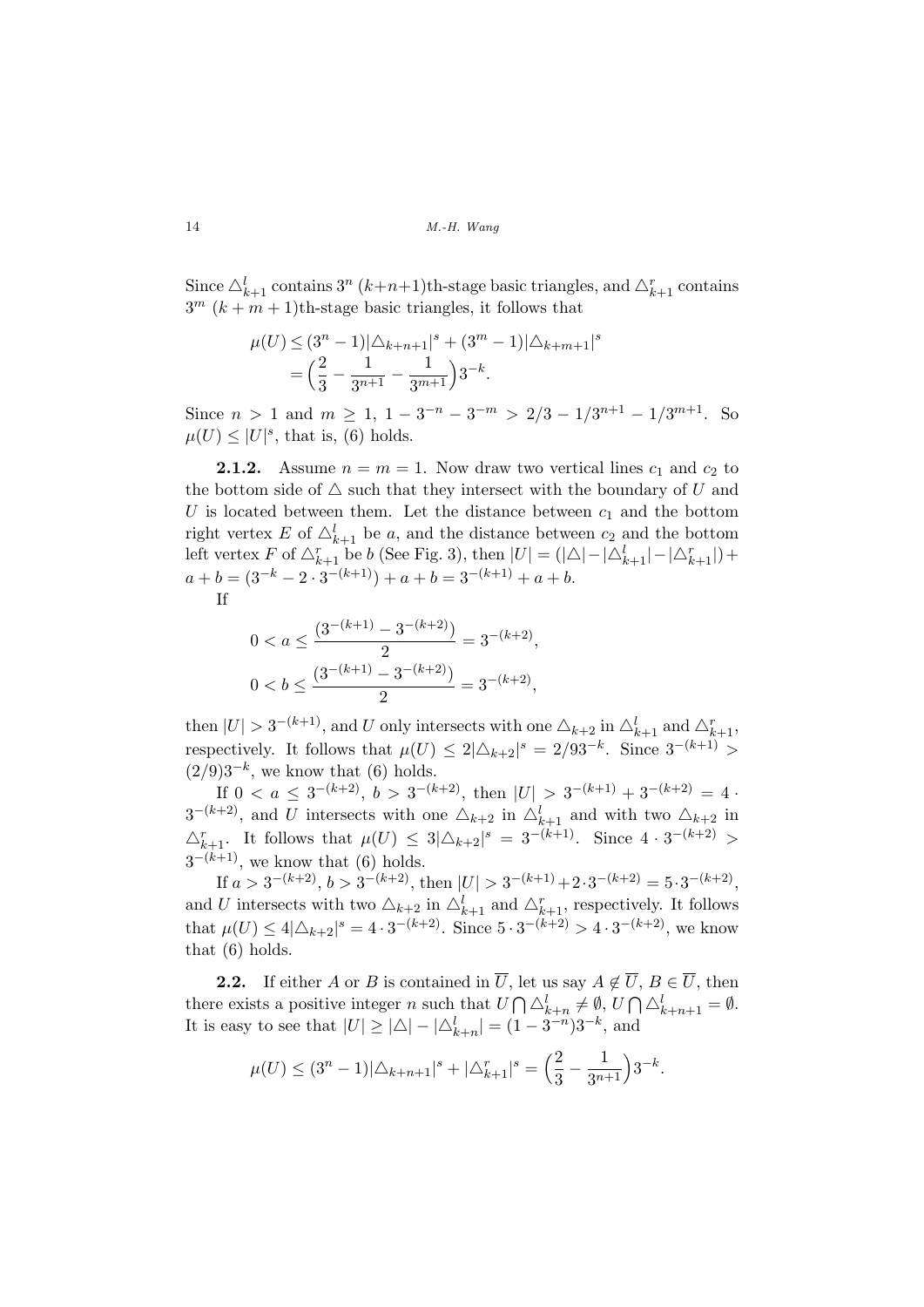Since  $1 - 3^{-n} > 2/3 - 1/3^{n+1}$ , we know that (6) holds.

3. U intersects with three  $(k + 1)$ th-stage basic triangles in  $\triangle$  (See Fig. 4). Since  $|\overline{U}| = |U| < 3^{-k}$ ,  $\overline{U}$  and U cannot contain any two points of the bottom left vertex  $A$  and the bottom right vertex  $B$  and the top vertex  $C$  of  $\triangle$ .

**3.1.** If A, B and C are not contained in  $\overline{U}$ , then there exist positive integers  $n, m, l$  such that

$$
U \cap \triangle_{k+n}^l \neq \emptyset, \quad U \cap \triangle_{k+n+1}^l = \emptyset;
$$
  
\n
$$
U \cap \triangle_{k+m}^r \neq \emptyset, \quad U \cap \triangle_{k+m+1}^r = \emptyset;
$$
  
\n
$$
U \cap \triangle_{k+l}^u \neq \emptyset, \quad U \cap \triangle_{k+l+1}^u = \emptyset.
$$

Now draw three straight lines paralleling the sides of  $\triangle$  such that they intersect with the boundary of  $U$ , and  $U$  is contained in the equilateral triangle  $V$  bounded by the above three straight lines (See Fig. 4). Denote the side length of V by|V|. By Lemma 1, we know that  $|U| \geq |V|/2$ .

Note that each side of  $V$  consists of three parts. It is easy to see that

$$
|V| \ge (3^{-k} - 3^{-(k+n)} - 3^{-(k+m)}) + 3^{-(k+m)} + (3^{-k} - 3^{-(k+m)} - 3^{-(k+l)}) \tag{7}
$$
  
=  $2 \cdot 3^{-k} - (3^{-(k+n)} + 3^{-(k+m)} + 3^{-(k+l)}).$ 

Next, we will discuss by four cases.



Fig. 4.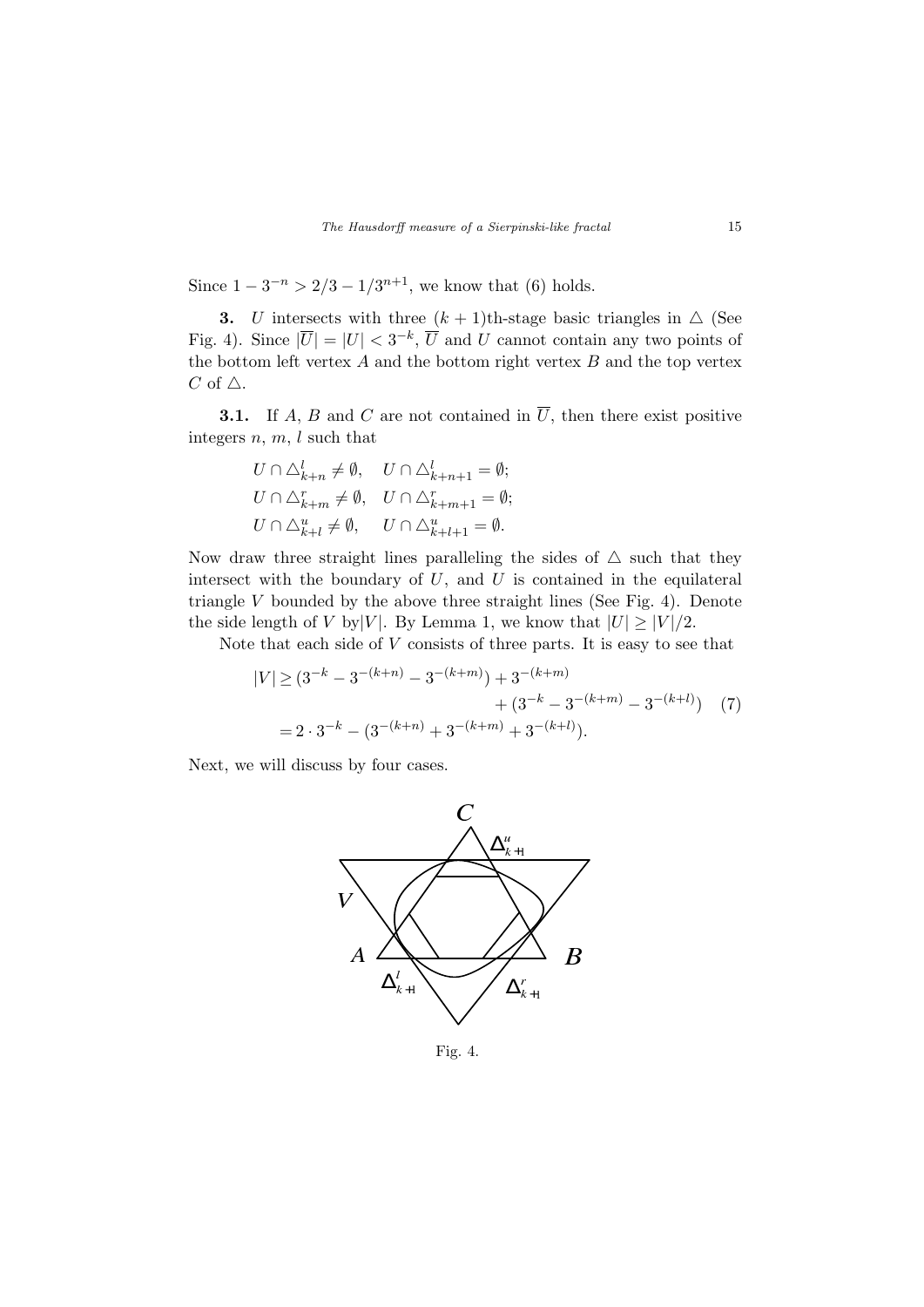**3.1.1.** Assume that U only intersects with one  $\Delta_{k+n+1}$  in  $\Delta_{k+n}^l$ , one  $\Delta_{k+m+1}$  in  $\Delta_{k+m}^r$ , and one  $\Delta_{k+l+1}$  in  $\Delta_{k+l}^u$  respectively, then

$$
\mu(U) \le (3^n - 2)|\triangle_{k+n+1}|^s + (3^m - 2)|\triangle_{k+m+1}|^s + (3^l - 2)|\triangle_{k+l+1}|^s
$$
  
=  $\left(1 - \frac{2}{3^{n+1}} - \frac{2}{3^{m+1}} - \frac{2}{3^{l+1}}\right)3^{-k},$ 

and  $|U| \geq |V|/2 \geq$  $(1 - (1/2)(3^{-n} + 3^{-m} + 3^{-l})$ ¢  $3^{-k}$ . We know that (6) holds because of  $1 - 1/2(3^{-n} + 3^{-m} + 3^{-l}) > 1 - 2/3^{n+1} - 2/3^{m+1} - 2/3^{l+1}$ .

**3.1.2.** Assume that U intersects with two  $\Delta_{k+n+1}$  in  $\Delta_{k+n}^l$  and with only one  $\Delta_{k+m+1}$  in  $\Delta_{k+m}^r$  and one  $\Delta_{k+l+1}$  in  $\Delta_{k+l}^u$  respectively.

If there exists an integer  $t \geq 2$  such that U cannot intersect with those two  $(k + n + t)$ th-stage basic triangles, one of which is on the bottom left of the  $(k+n+1)$ <sup>th</sup>-stage basic triangle that is on the top of  $\Delta^l_{k+n}$ , and the other is on the bottom left of the  $(k + n + 1)$ th-stage basic triangle that is on the bottom right of  $\Delta_{k+n}^l$ . In fact, if t satisfies the above condition, so does t' for any  $t' > t$ . We choose t to be the minimum of these t'. It is easy to see that

$$
|V| \ge 2 \cdot 3^{-k} - (3^{-(k+n)} + 3^{-(k+m)} + 3^{-(k+l)})
$$
  
+(| $\triangle_{k+n+1}$ | - | $\triangle_{k+n+t-1}$ |),  

$$
|U| \ge \frac{|V|}{2} \ge 3^{-k} - \frac{1}{2} (3^{-(k+n)} + 3^{-(k+m)} + 3^{-(k+l)})
$$
  

$$
+ \frac{1}{2} (|\triangle_{k+n+1}| - |\triangle_{k+n+t-1}|)
$$
  

$$
= \left(1 - \frac{1}{2} (3^{-n} + 3^{-m} + 3^{-l}) + \frac{1}{2} (3^{-(n+1)} - 3^{-(n+t-1)})\right) 3^{-k},
$$

and

$$
\mu(U) \le (3^{-n} - 1)|\Delta_{k+n+1}|^s - 2|\Delta_{k+n+t}|^s
$$
  
 
$$
+ (3^m - 2)|\Delta_{k+m+1}|^s + (3^l - 2)|\Delta_{k+l+1}|^s
$$
  

$$
= \left(1 - \frac{1}{3^{n+1}} - \frac{2}{3^{n+1}} - \frac{2}{3^{l+1}} - \frac{2}{3^{n+t}}\right)3^{-k}.
$$

Since

$$
\begin{aligned} 1 - \frac{1}{2} (3^{-n} + 3^{-m} + 3^{-l}) + \frac{1}{2} (3^{-(n+1)} - 3^{-(n+l-1)}) \\ &\quad > 1 - \frac{1}{3^{n+1}} - \frac{2}{3^{m+1}} - \frac{2}{3^{l+1}} - \frac{2}{3^{n+l}}, \end{aligned}
$$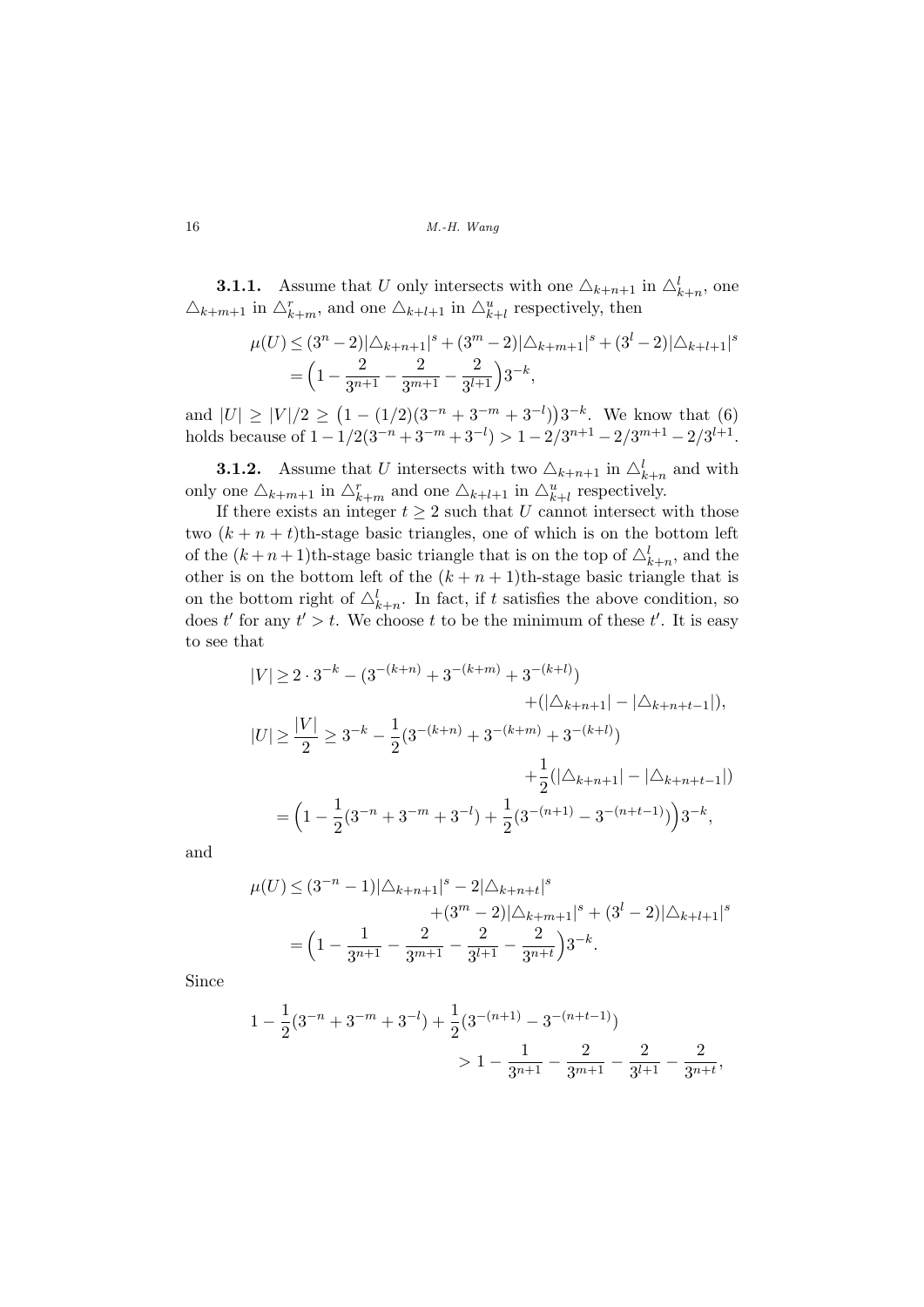We know that  $(6)$  holds.

If the above  $t$  does not exist, it is easy to see that

$$
|V| \ge 2 \cdot 3^{-k} - (3^{-(k+n)} + 3^{-(k+m)} + 3^{-(k+l)}) + |\triangle_{k+n+1}|,
$$
  

$$
|U| \ge \frac{|V|}{2} \ge \left(1 - \frac{1}{2}(3^{-n} + 3^{-m} + 3^{-l}) + \frac{1}{2}3^{-(n+1)}\right)3^{-k},
$$

and

$$
\mu(U) \le (3^n - 1)|\triangle_{k+n+1}|^s + (3^m - 2)|\triangle_{k+m+1}|^s + (3^l - 2)|\triangle_{k+l+1}|^s
$$
  
=  $\left(1 - \frac{1}{3^{n+1}} - \frac{2}{3^{m+1}} - \frac{2}{3^{l+1}}\right)3^{-k}.$ 

Since

$$
1 - \frac{1}{2}(3^{-n} + 3^{-m} + 3^{-l}) + \frac{1}{2}3^{-(n+1)} > 1 - \frac{1}{3^{n+1}} - \frac{2}{3^{m+1}} - \frac{2}{3^{l+1}},
$$

We know that  $(6)$  holds.

**3.1.3.** Assume that U intersects with two  $\Delta_{k+n+1}$  in  $\Delta_{k+n}^l$  and two  $\Delta_{k+m+1}$  in  $\Delta_{k+m}^r$  respectively, and with only one  $\Delta_{k+l+1}$  in  $\Delta_{k+l}^u$ .

**3.1.4.** Assume that U intersects with two  $\Delta_{k+n+1}$  in  $\Delta_{k+n}^l$ , two  $\triangle_{k+m+1}$  in  $\triangle_{k+m}^r$  and two  $\triangle_{k+l+1}$  in  $\triangle_{k+l}^u$  respectively.

By the symmetry of  $\triangle_{k+1}^l$ ,  $\triangle_{k+1}^r$ ,  $\triangle_{k+1}^u$ , the proofs of 3.1.3 and 3.1.4 are entirely similar to the discussion of 3.1.2.

**3.2.** If only one of A, B and C is contained in  $\overline{U}$ , let us say  $C \in \overline{U}$ then there exist positive integers  $n, m$  such that

$$
U \cap \triangle_{k+n}^l \neq \emptyset, U \cap \triangle_{k+n+1}^l = \emptyset, U \cap \triangle_{k+m}^r \neq \emptyset, U \cap \triangle_{k+m+1}^r = \emptyset.
$$

In this case, we have

$$
|V| \ge 2 \cdot 3^{-k} - (3^{-(k+n)} + 3^{-(k+m)}),
$$
  
and 
$$
|U| \ge \frac{|V|}{2} \ge \left(1 - \frac{1}{2}(3^{-n} + 3^{-m})\right)3^{-k}.
$$

Note that  $\mu(U \cap \Delta_{k+1}^u) \leq |\Delta_{k+1}^u|^s$ . The rest of the proof is the same as 3.1.

This completes the proof of Theorem 1.  $\Box$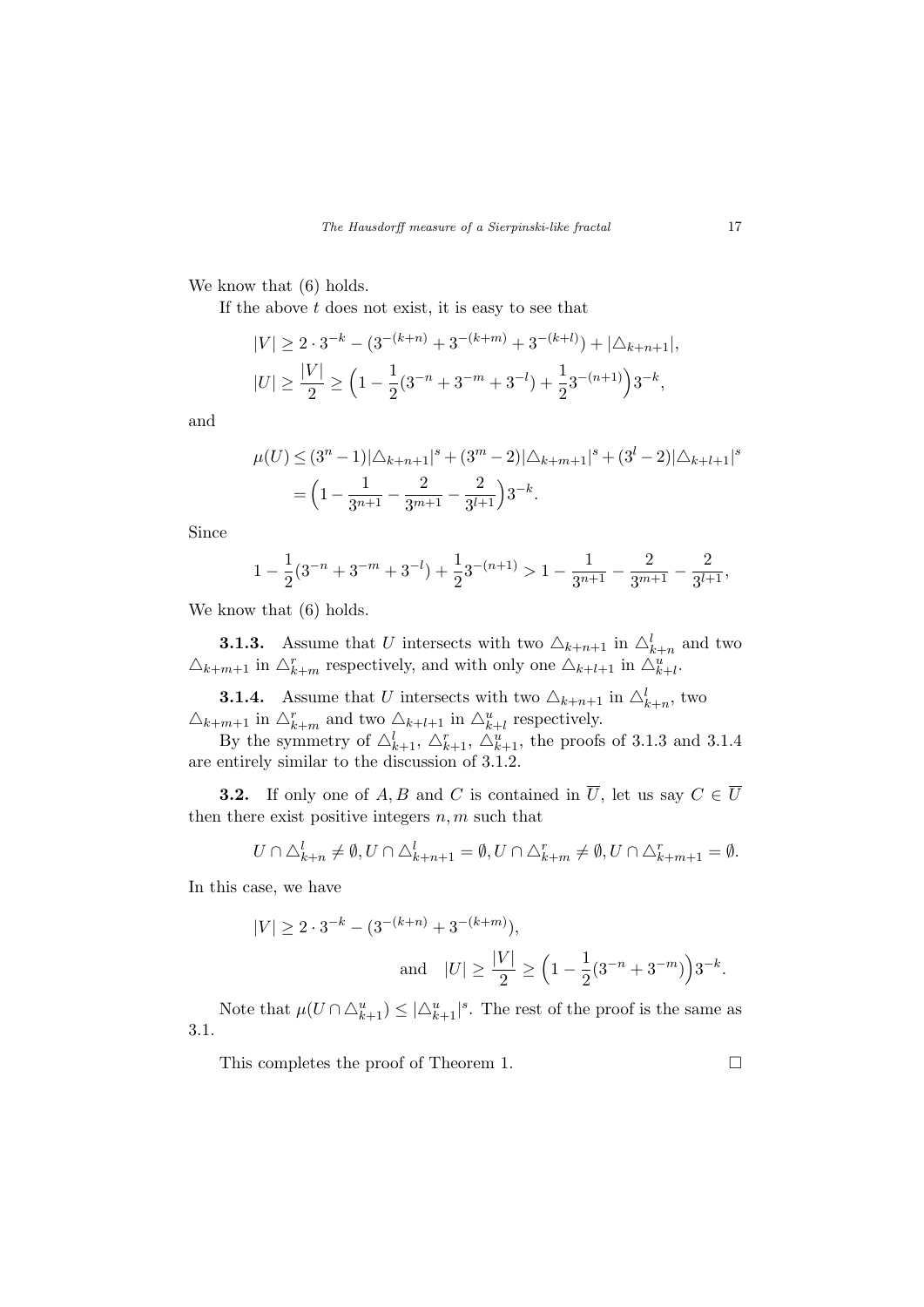## Theorem 2  $H(S) = H<sub>N</sub>(S) = 1$ .

*Proof.* By Lemma 2 and Corollary 1, we have  $H(S) \leq H_N(S) = 1$ . To prove the opposite inequality, we need consider all  $\delta$ -coverings of S by the definition of the Hausdorff measure. Since the class of all sets is completely equivalent to the class of all the open sets ([1-2]), it is enough to prove  $H(S) \geq H_N(S) = 1$  for all open  $\delta$ -coverings of S. Now, let U be any open subset of  $R^2$ , then (6) holds for U. According to the mass distribution principle (See [1]), we have

$$
H(S) \ge \mu(S) = 1. \tag{8}
$$

So we obtain  $H(S) = H_N(S) = 1$ .

In reference [7], the authors pose eight open problems on the exact value of the Hausdorff measure. The first open problem is as follows.

**Problem 1** Under what conditions is there a covering of E, say  $\alpha = \{U_i\}$ , such that  $H^s(E) = \sum_{U_i \in \alpha} |U_i|^s$ ?

Such a covering of  $E$  is called a best covering.

From the references  $[1-2]$ , It is easy to see that the Cantor set C possesses a best covering  $\{C\}$ , and that the class of the kth-stage basic intervals to generate  $C$  is all the best covering of  $C$ .

For the Sierpinski-like fractal S, we can obtain the following result by Lemma 3 and Theorem 2.

**Corollary 2** Let  $\alpha = \{U_i\}$  be any covering of S consisting of basic triangles in which each of  $\alpha$  cannot completely contain the other, then  $\alpha = \{U_i\}$ is the best covering of S.

Note that  $\alpha = \{U_i\}$  in Corollary 2 may be infinite, so it is non-trivial.

Acknowledgment The author wishes to express his deepest gratitude to Professor Zhi-Zhong Chen of Tokyo Denki University for his help with this paper, and the author acknowledges and thanks Tokyo Denki University for providing research conditions. The author would like to express his great appreciation to the referees for their helpful suggestions.